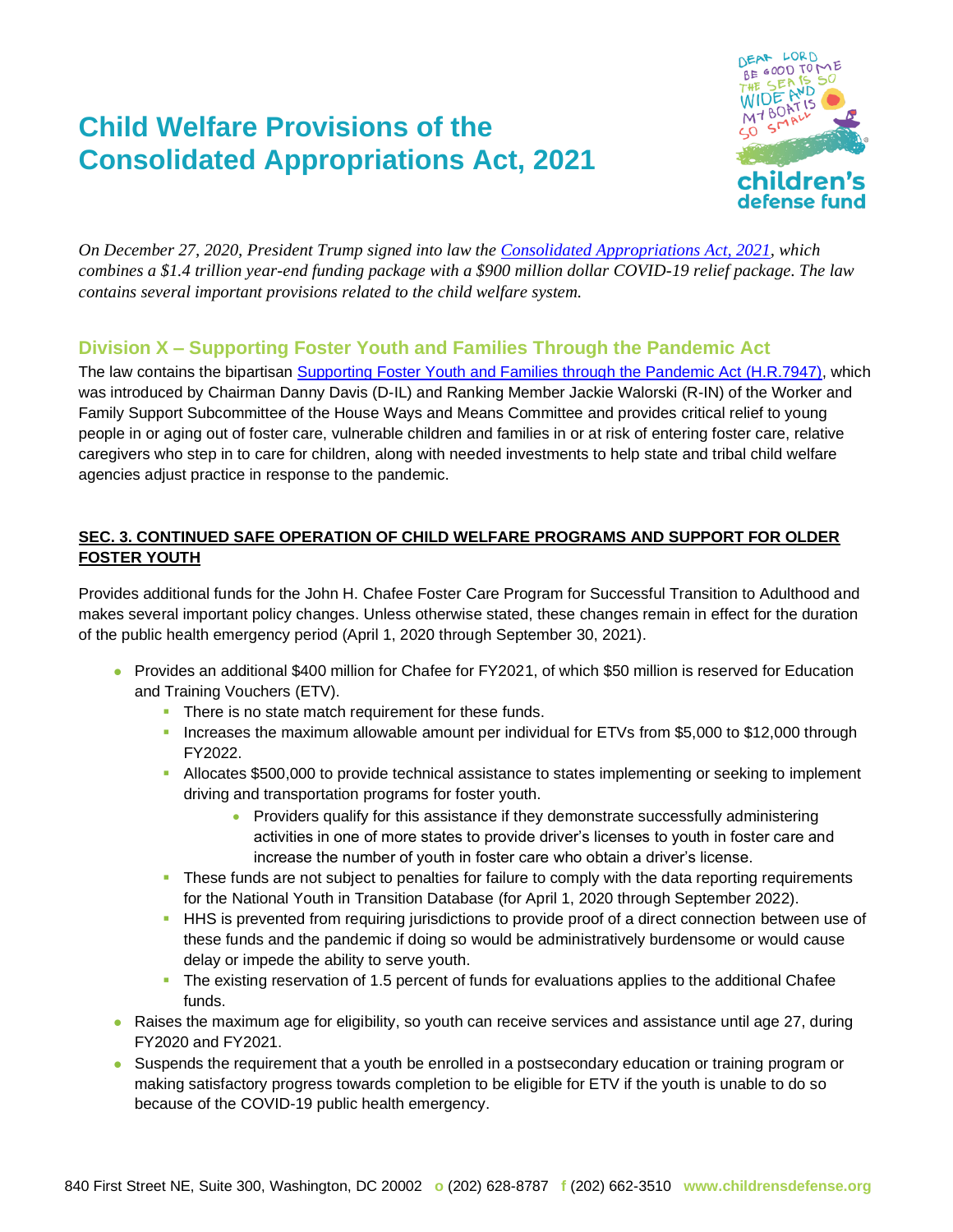- Clarifies that under these provisions the ETV vouchers may be used to maintain training and postsecondary education costs, such as less than full-time matriculation costs or other expenses that are not part of the cost of attendance but that help the youth remain enrolled.
- Removes the 30 percent cap in Chafee for housing assistance (for youth ages 18 to 27 who were in foster care at age 14 or older).
- Provides authority for a state to use Chafee funds to support youth with costs related to obtaining a driver's license or driving in the state.
	- **EXEC** States may spend up to \$4,000 per year, per child.
	- **EXECT** Assistance provided under this provision shall be disregarded for the purposes of determining the recipient's eligibility for or amount of any federal or federally supported assistance.
	- Eligible uses include: vehicle insurance costs, driver's education classes and testing fees, practice lessons, practice hours, license fees, roadside assistance, deductible assistance, and assistance in purchasing an automobile.
	- **Requires the Secretary to submit a report to Congress within six months of the end of the** expenditure period on the extent and manner in which funds provided for technical assistance with this program were utilized.

#### **SEC. 4. PREVENTING AGING OUT OF FOSTER CARE DURING THE PANDEMIC**

Prohibits states from requiring a child to leave foster care solely due to their age – regardless of whether the state has exercised the option to provide extended foster care beyond age 18 – to ensure no young person is cut off from critical housing and support services during the COVID-19 public health emergency period (April 1, 2020 through September 30, 2021). Children may not be found ineligible for Title IV-E foster care maintenance payments solely due to age, during the public health emergency period.

- Permits youth who aged out of foster care during the COVID-19 public health emergency period to voluntarily re-enter care.
	- **EXECT** States are required to provide notice of the option to return to foster care to all youth who were formally discharged during the COVID-19 public health emergency period due to age, and to facilitate the voluntary return of these youth.
	- **EXECT** States are required to conduct public awareness campaigns about the option to voluntarily re-enter foster care for youth under age 22 who aged out of foster care in FY2020 or FY2021, and who are otherwise eligible to return to foster care.
- ⚫ Continues protections for youth in foster care to ensure their safety, permanence, and well-being, and requires jurisdictions to work with any youth who remains in foster care beyond age 18 to develop, review or revise a transition plan, and identify adults who can offer meaningful and permanent connections.
- Allows jurisdictions to use the new additional Chafee funds to meet any of the costs incurred in complying with these provisions.
	- **.** These additional Chafee funds cannot be used on behalf of children who are otherwise eligible for Title IV-E foster care maintenance payments, including youth who remain eligible for such payments because of the suspension of requirements that youth be enrolled in postsecondary education or training programs. For youth who are eligible for Title IV-E foster care funds, federal match of administrative and maintenance costs remains available.
	- **EXECT:** Funds are available for this purpose through the end of FY2021.

#### **SEC. 5. FAMILY FIRST PREVENTION SERVICES PROGRAM PANDEMIC FLEXIBILITY**

Temporarily increases the federal reimbursement rate up from 50 percent to 100 percent for the Title IV-E Prevention Program, created under the Family First Prevention Services Act of 2018, for the duration of the COVID-19 public health emergency period (April 1, 2020 through September 30, 2021).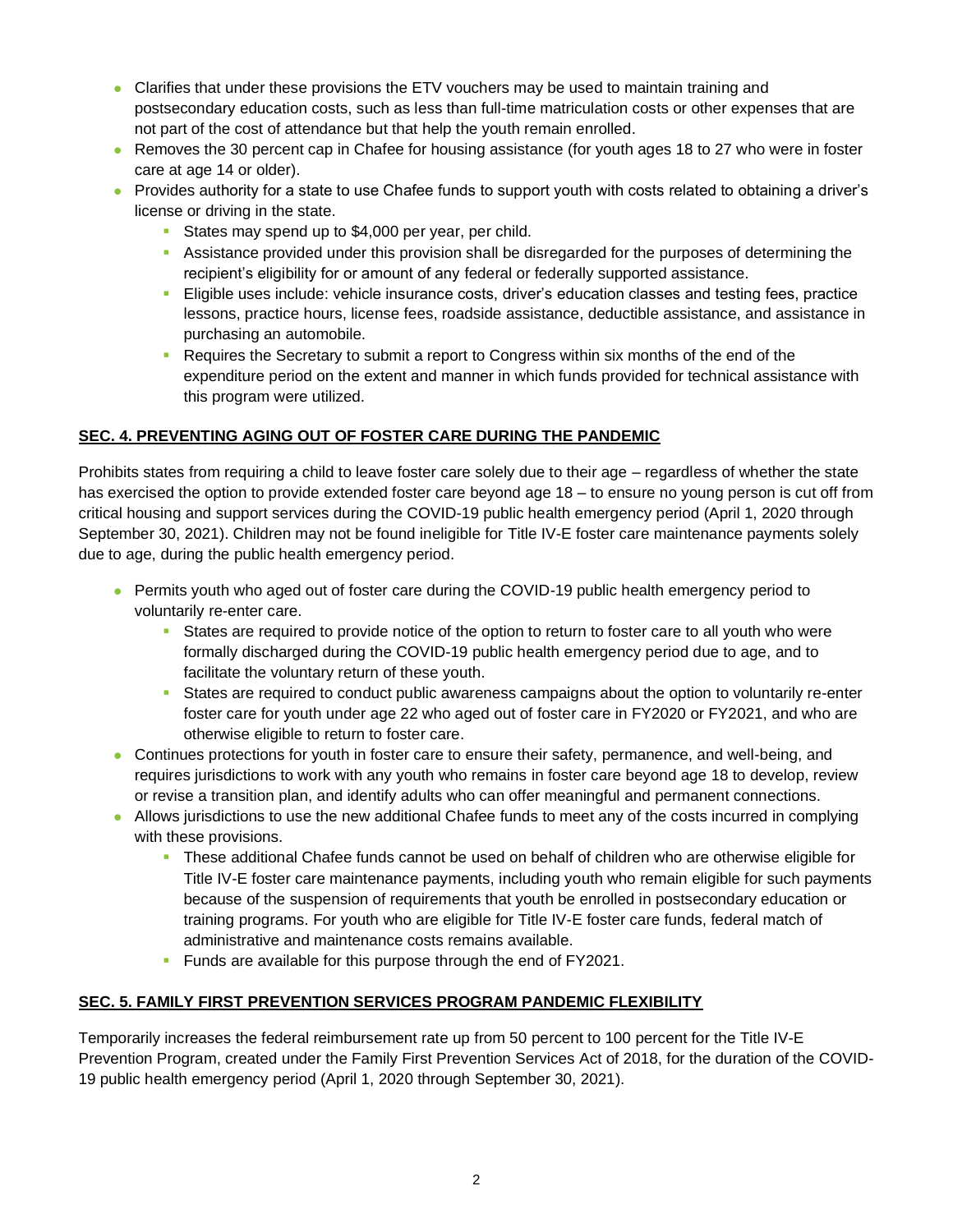#### **SEC. 6. EMERGENCY FUNDING FOR THE MARYLEE ALLEN PROMOTING SAFE AND STABLE FAMILIES PROGRAM**

Provides an additional \$85 million through FY2021 to Title IV-B, Part 2 the MaryLee Allen Promoting Safe and Stable Families Program. There is no state match requirement for these additional funds.

#### **SEC. 7. COURT IMPROVEMENT PROGRAM**

Reserves \$10 million from the additional Promoting Safe and Stable Families Program funds for the Court Improvement Program through FY2021.

- These funds shall be used for activities related to the COVID-19 public health emergency, such as technology investments, trainings to facilitate remote hearings, and programs to help families avoid delays in legal proceedings as a result of COVID-19, or other purposes to assist courts, court personnel, or related staff related to the COVID-19 public health emergency.
- ⚫ Funds will be distributed as follows:
	- **\$500,000 is reserved for Tribal court improvement activities.**
	- Each highest state court approved to receive Court Improvement Program funds in FY2021 will receive \$85,000.
	- **Remaining funds will be divided among the highest state courts approved to receive Court** Improvement Funds in FY2021 according to the percentage of children under 21 years of age in all states receiving Court Improvement Program funds that reside in that state (based on the most recent census information).
- There is no state match requirement for these additional funds.
- There is no application requirement for these additional funds.
- The Secretary may establish reporting requirements for these additional funds.
- ⚫ If a highest state court does not accept these funds, or does not comply with reporting requirements, the Secretary shall redistribute funds among the other highest state courts that receive funds.

#### **SEC. 8. KINSHIP NAVIGATOR PROGRAMS PANDEMIC FLEXIBILITY.**

Improves the ability of kinship navigator programs to reach more kinship caregivers raising children - particularly those who are older and more susceptible to the novel coronavirus - and provide critical supports to these families.

- Temporarily waives the evidence-based requirement tied to Title IV-E reimbursement for these programs through the COVID-19 public health emergency period (April 1, 2020 through September 30, 2021). Jurisdictions must provide assurances that the program will be, or is in the process of being, evaluated for building an evidence base to later meet the requirements established in Family First.
- Allows funds to be used to carry out a kinship navigator program, including:
	- **Evaluations, independent system review, and related activities;**
	- **Short-term support for direct services or assistance; and**
	- **•** To ensure that kinship caregivers have the information and resources to allow kinship families to function at their full potential, including
		- Access to information and resources for necessities (i.e. food, safety supplies, testing and treatment for COVID-19);
		- Access to technology to support remote learning or other activities that must be carried out virtually due to COVID-19;
		- Health care and other assistance (including legal assistance and assistance with making alternative care plans for the children in their care if the caregiver is unable to care for the children);
		- Services to kin (including for those outside of the formal child welfare system); and
		- Assistance to allow children to continue safely living with kin.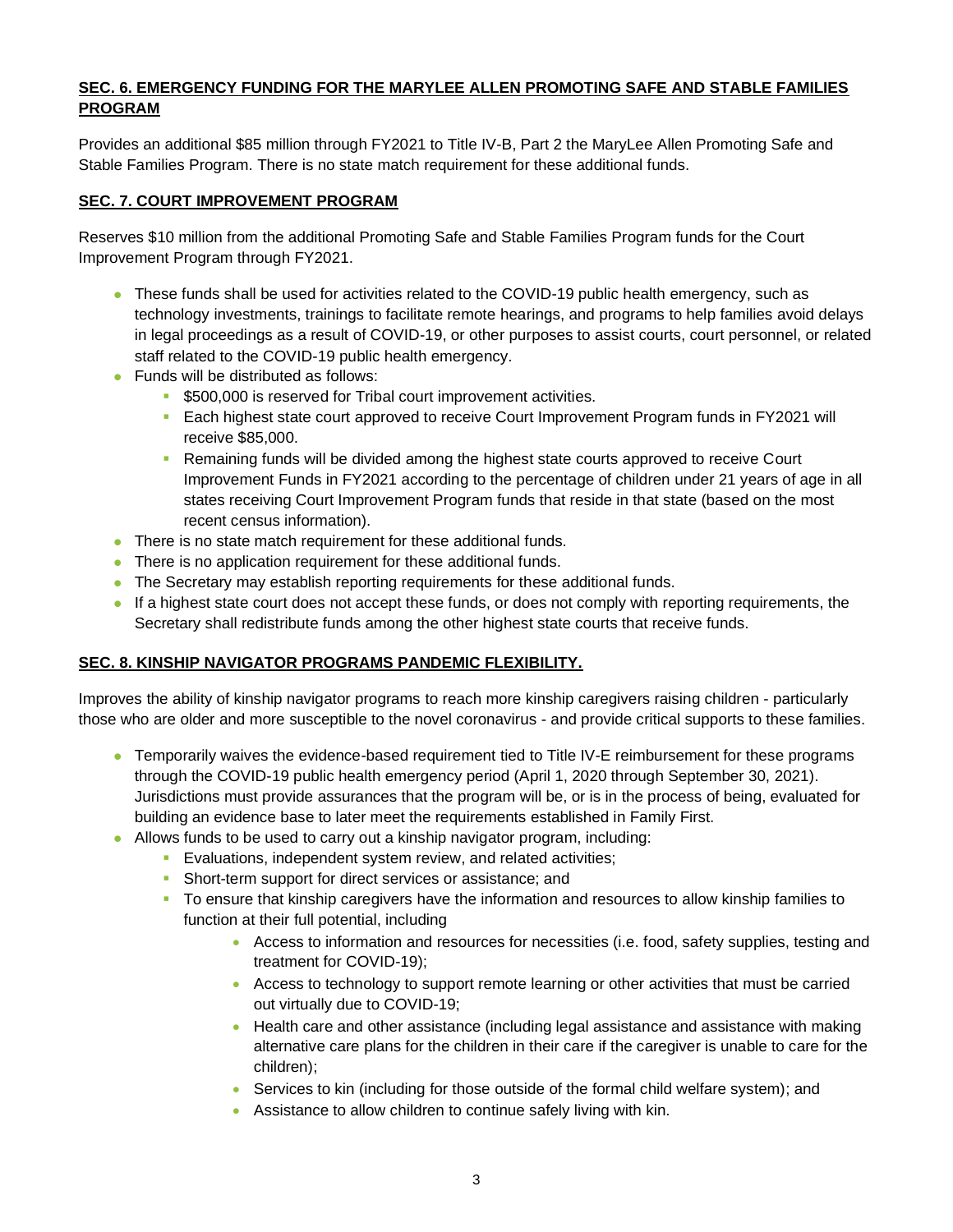- There will be 100 percent federal reimbursement for these funds.
- ⚫ These funds are exempt from the cap on payments territories are eligible to receive in the fiscal year.

#### **SEC. 9. ADJUSTMENT OF FUNDING CERTAINTY BASELINES FOR FAMILY FIRST TRANSITION ACT FUNDING CERTAINTY GRANTS**

Provides adjustments from July 1, 2020 through December 31, 2021 of funding certainty baselines for the Family First Transition Act funding certainty grants so that temporary Federal Medical Assistance Percentages (FMAP) increases don't reduce grant amounts.

#### **SEC. 10. ALLOWING HOME VISITING PROGRAMS TO CONTINUE SERVING FAMILIES SAFELY**

Allows virtual home visits to be considered home visits under the Maternal, Infant, and Early Childhood Home Visiting Program (MIECHV) during the COVID-19 public health emergency (April 1, 2020 through September 30, 2021).

- Defines "virtual home visit" to mean a home visit, as described in the applicable service model, that is conducted solely by the use of electronic information and telecommunications technologies.
- Ensures funding will not be reduced on account of reduced enrollment.
- Funds can be used for training on virtual visits, enrolling families, and providing emergency supplies to families.
- Delays deadlines tied to the MIECHV program, including the statewide needs assessment, waiving performance measures, or allowing alternative data sources to show improvement in performance.
- The Secretary may delay the October 1, 2020 deadline for reviewing and updating any needs assessment requirements and will provide guidance to eligible entities on the parameters used in extending a deadline.

#### **SEC. 11. TECHNICAL CORRECTION TO TEMPORARY INCREASE OF MEDICAID FMAP**

Offers a technical correction to the Families First Coronavirus Response Act to ensure the District of Columbia receives the enhanced FMAP rate.

## **Division Q, Section 103 – Fostering Stable Housing Opportunities Act**

The bill also includes the bipartisan [Fostering Stable Housing Opportunities Act \(H.R.4300/S.2803\),](https://www.congress.gov/bill/116th-congress/house-bill/4300?q=%7B%22search%22%3A%5B%22fostering+stable+housing%22%5D%7D&s=2&r=2) which was introduced by Representatives Madeleine Dean (D-PA), Michael Turner (R-OH), Karen Bass (D-CA), and Steve Stivers (R-OH) in the House and Senators Sherrod Brown (D-OH) and Chuck Grassley (R-IA) in the Senate. The bill makes it easier for youth aging out of the child welfare system who are at risk of homelessness to access Family Unification Program (FUP) vouchers by allowing them to apply for housing assistance prior to aging out of care and giving them top priority when furnishing housing assistance. Additionally, the bill:

- ⚫ Streamlines access to FUP vouchers for Public Housing Agencies (PHAs) in more communities, making it easier to serve foster youth anywhere they live.
- Extends a foster youth's FUP voucher for up to an additional 24 months as they are working toward selfsufficiency, including participating in a Family Self Sufficiency program.
- Requires coordination between PHAs and Public Child Welfare Agencies to identify eligible recipients and help housing agencies to connect youth to supportive services.
- Requires PHAs to submit information to the Secretary to monitor program outcomes.

### **Division H, Title II – Departments of Labor, Health and Human Services, and Education and Related Agencies Appropriations Act, 2021: Department of Health and Human Services**

- ⚫ \$20 million for developing, enhancing, and evaluating kinship navigator programs.
- \$2.75 million for the Title IV-E Prevention Services Clearinghouse.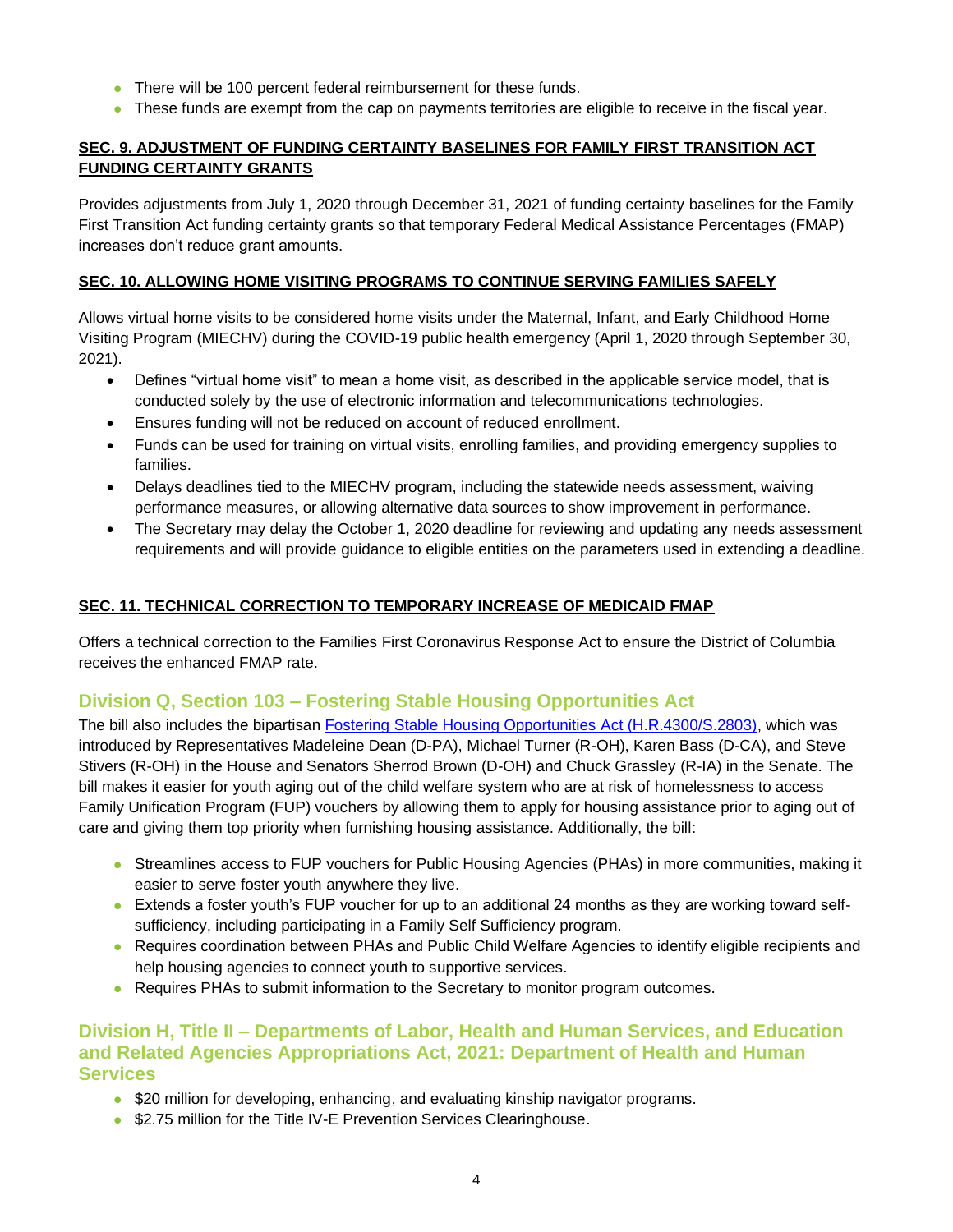## **Division L, Title II – Transportation, Housing and Urban Development, and Related Agencies Appropriations Act, 2021: Department of Housing and Urban Development**

- \$25 million for the FUP voucher program, with \$20 million set aside for young people.
	- Of this \$20 million, up to \$10 million is available on a noncompetitive basis to public housing agencies that partner with public child welfare agencies to identify eligible youth.
		- The Secretary shall review utilization of the \$10 million (at a time determined by the Secretary) and any unutilized funds shall be recaptured and reallocated for young people.
- \$5 million to expand the supply of intergenerational dwelling units for elderly caregivers raising children.

## **Division M, Title III – Coronavirus Response and Relief Supplemental Appropriations Act, 2021: Department of Health and Human Services**

- \$50 million for Project AWARE to build capacity in schools to address trauma and mental health needs.
- \$10 million for the National Child Traumatic Stress Network.

## **Division CC, Title III, Section 305 – Extension of MaryLee Allen Promoting Safe and Stable Families Program and State Court Support**

- Extends the MaryLee Allen Promoting Safe and Stable Families Program through FY2022.
- ⚫ Simplifies reauthorization of the Court Improvement Program by amending section 438 of the Social Security Act providing a technical correction to clarify that all three Court Improvement Program grants will be authorized together without requiring additional offsets from the federal budget. This fix originated in the [COURTS Act](https://www.congress.gov/bill/116th-congress/senate-bill/2587?q=%7B%22search%22%3A%5B%22cornyn+harris%22%5D%7D&r=10&s=6) (S.2587/H.R.4514), which was introduced by Senators Kamala Harris (D-CA) and John Cornyn (R-TX) and Representative Kevin Brady (R-TX).

# **Division FF, Title VII – FAFSA Simplification**

Makes several significant changes to the Free Application for Federal Student AID (FAFSA) program to help streamline the process for youth with experience in foster care and unaccompanied homeless youth. The provisions in this simplification take effect on July 1, 2023.

- Removes the requirement that foster youth and unaccompanied homeless youth recertify their determinations of independence each year.
- Requires institutions to accept the following as adequate documentation that a student was in foster care:
	- A court order or official state document;
	- A phone call, written statement, or verifiable electronic data match from:
		- A state, county, or tribal Title IV-E or IV-B agency;
		- A state Medicaid agency; or
		- A public or private foster care placing agency, foster care facility, or foster care placement;
	- **A phone call or written statement from an attorney, guardian ad litem, or Court Appointed Special** Advocate;
	- **Verification of eligibility for Chafee ETV; or**
	- A phone call or statement from a financial aid administrator who documented the child's circumstance in prior year.
- Ensures there is only one, easily understood screening question to identify an applicant who is an unaccompanied homeless youth or is unaccompanied, at risk of homelessness, and self-supporting.
- Expands the list of forms of documentation that can be used to make a determination of independence for unaccompanied homeless youth. If youth are unable to provide documentation, the bill requires that a case-by-case determination be made based on a written statement or interview.
- ⚫ Gives financial aid administrators the authority to make a determination of independence for students who would not otherwise qualify based on "other unusual circumstances" where a student cannot contact a parent or where contact with parents would put a student at risk, including: